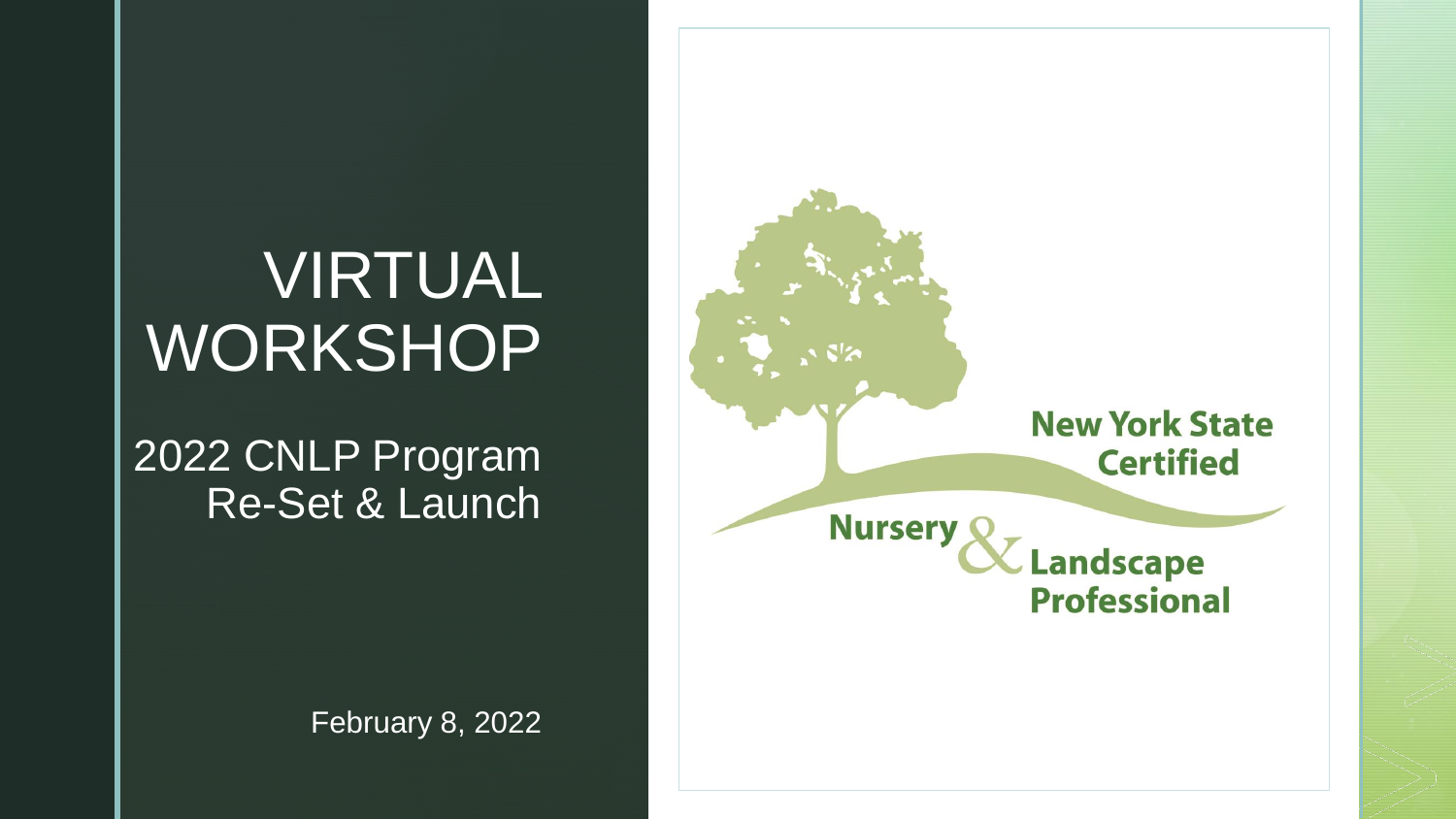## Welcome by Professional Development / CNLP **Committee**

Jerry Parmenter, Senior CNLP Co-Chair

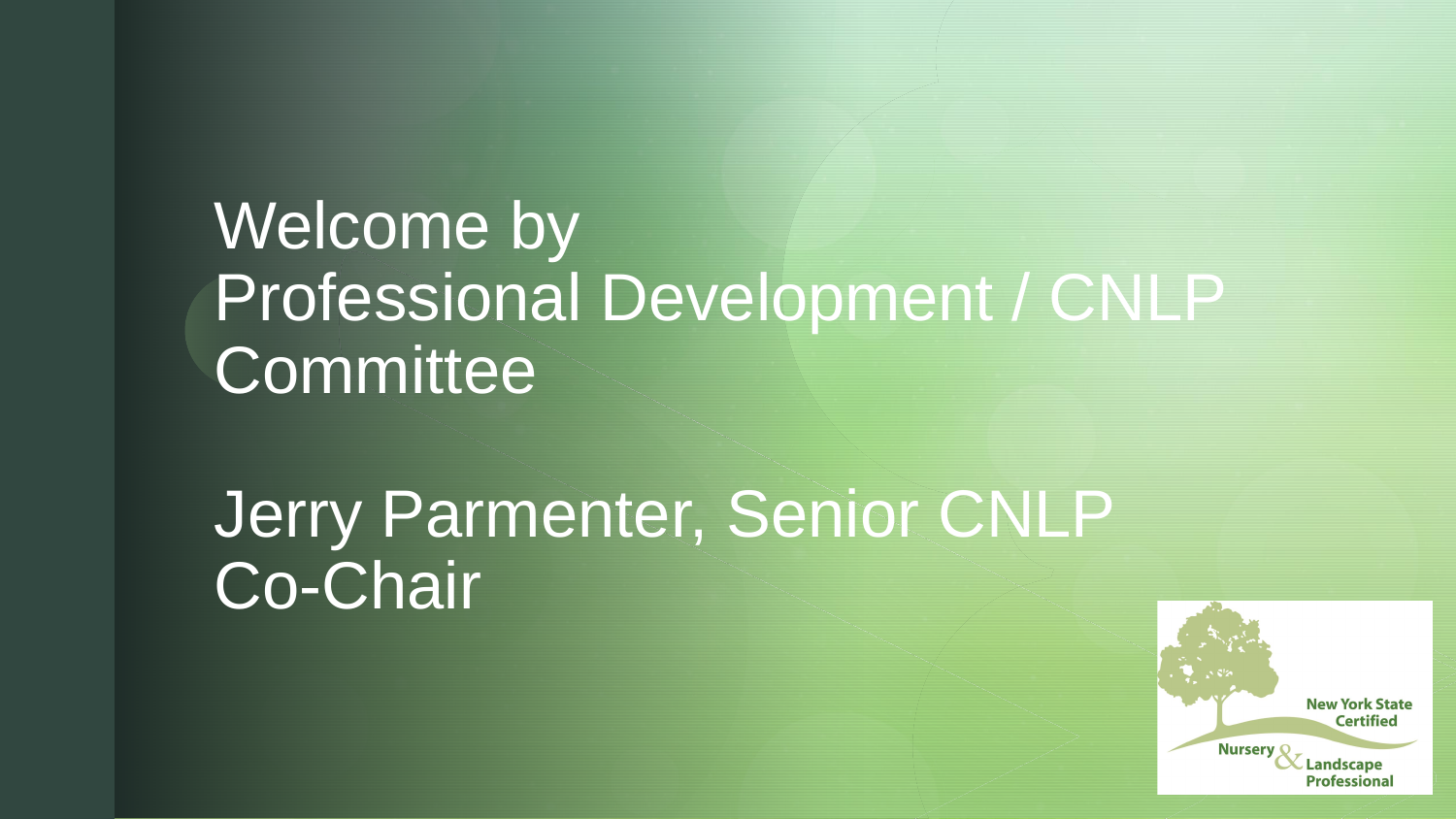#### We Formally Kick-Off the Re-Launch of the CNLP Program

- **The Pandemic put the CNLP on hold from the lockdown in March** 2020 until the close of 2021.
- We placed all CNLP holders in a grace period during this time. All those in good standing at the start of the pandemic are still in good standing—and we now start the clock again.
- We used the pandemic to conduct a Census of all CNLP holders in order to clean-up our database. We continue this work with each person we help.
- Our focus today is to show how to use the NYSNLA website to help you recertify and interface with the program.
- We are also very excited to unveil to you the new CNLP Manual!
- We will also go over important FAQs.

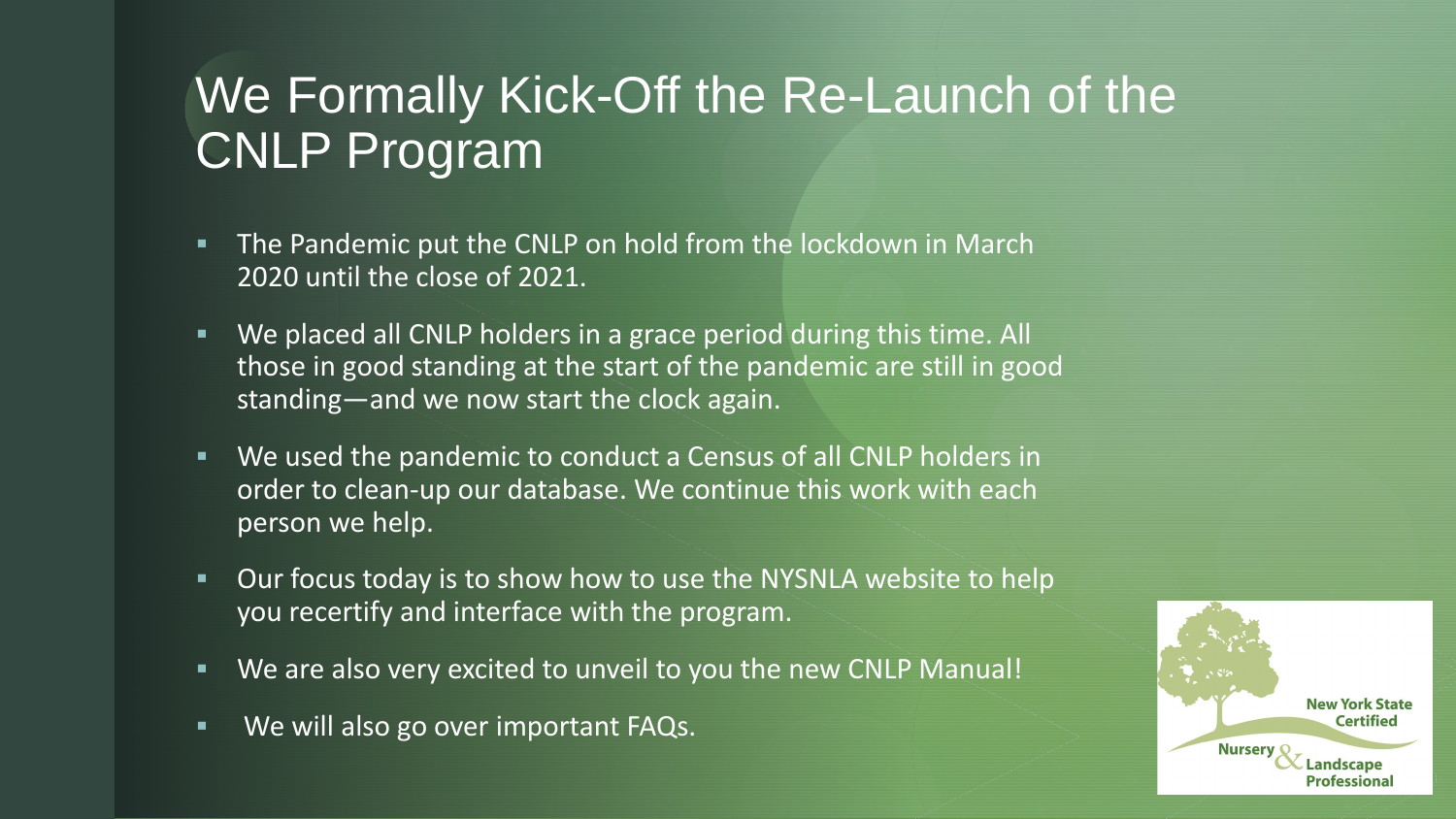z Overview of the Professional Development / CNLP Committee

Beth Fry, Senior CNLP Co-Chair

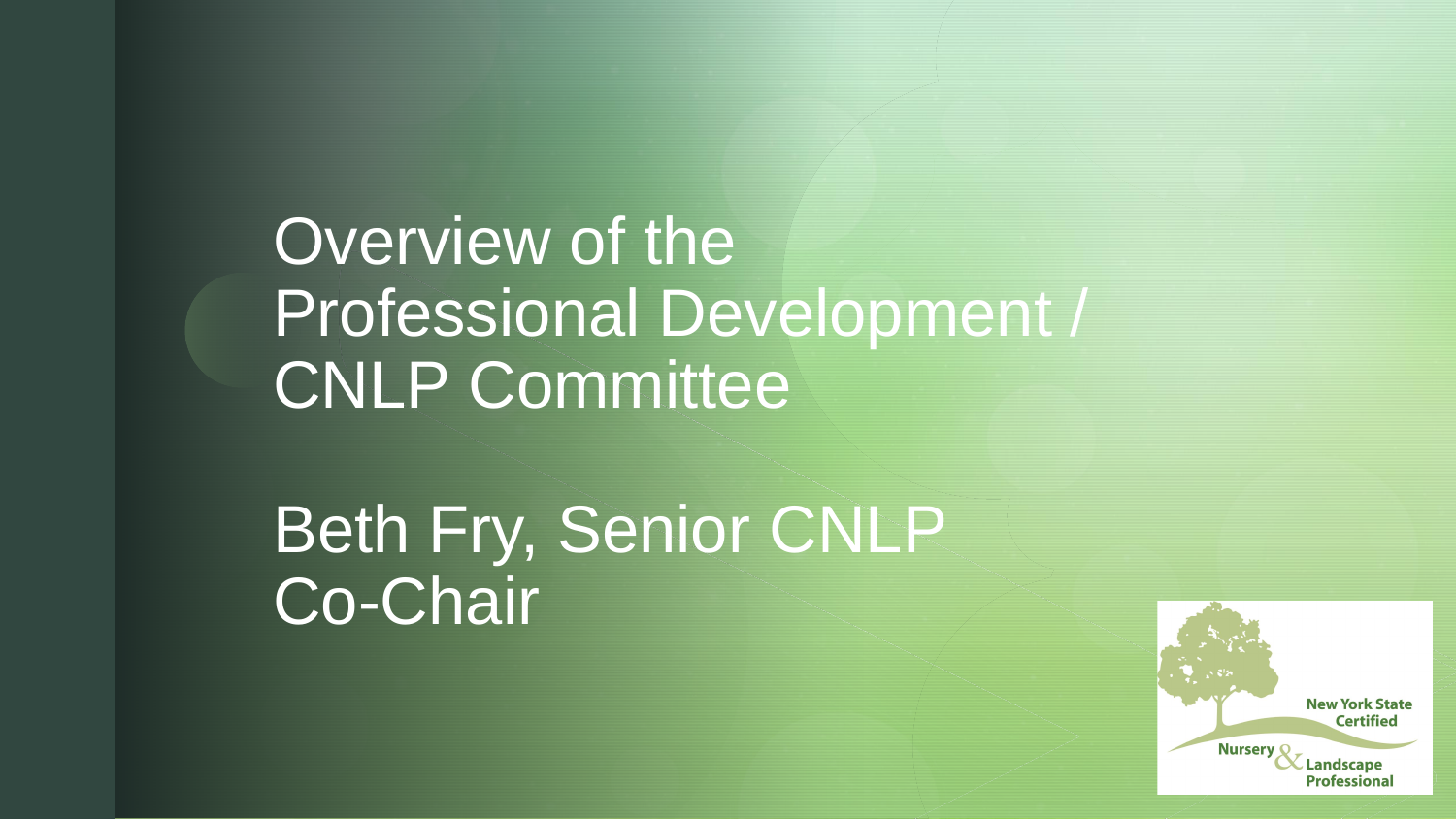#### CNLP Regional Coordinators: *Here to help you get ready for the exam…*

- Region 1: John Gaylardo, CNLP
- Region 2: Scott Olivieri, CNLP
- Region 3: Jerry Parmenter, Senior CNLP
- Region 4: Dannielle Carr, CNLP
- Region 5: Liz Berkeley, CNLP
- Region 6: Kim Schichtel, CNLP
- Region 7: Bob Hansen, CNLP
- Region 8: Liz Snyder, CNLP & Chris Gruber, CNLP
- NYSNLA Office: Assists you with your paperwork and records. We will have more on that a little later in this presentation...

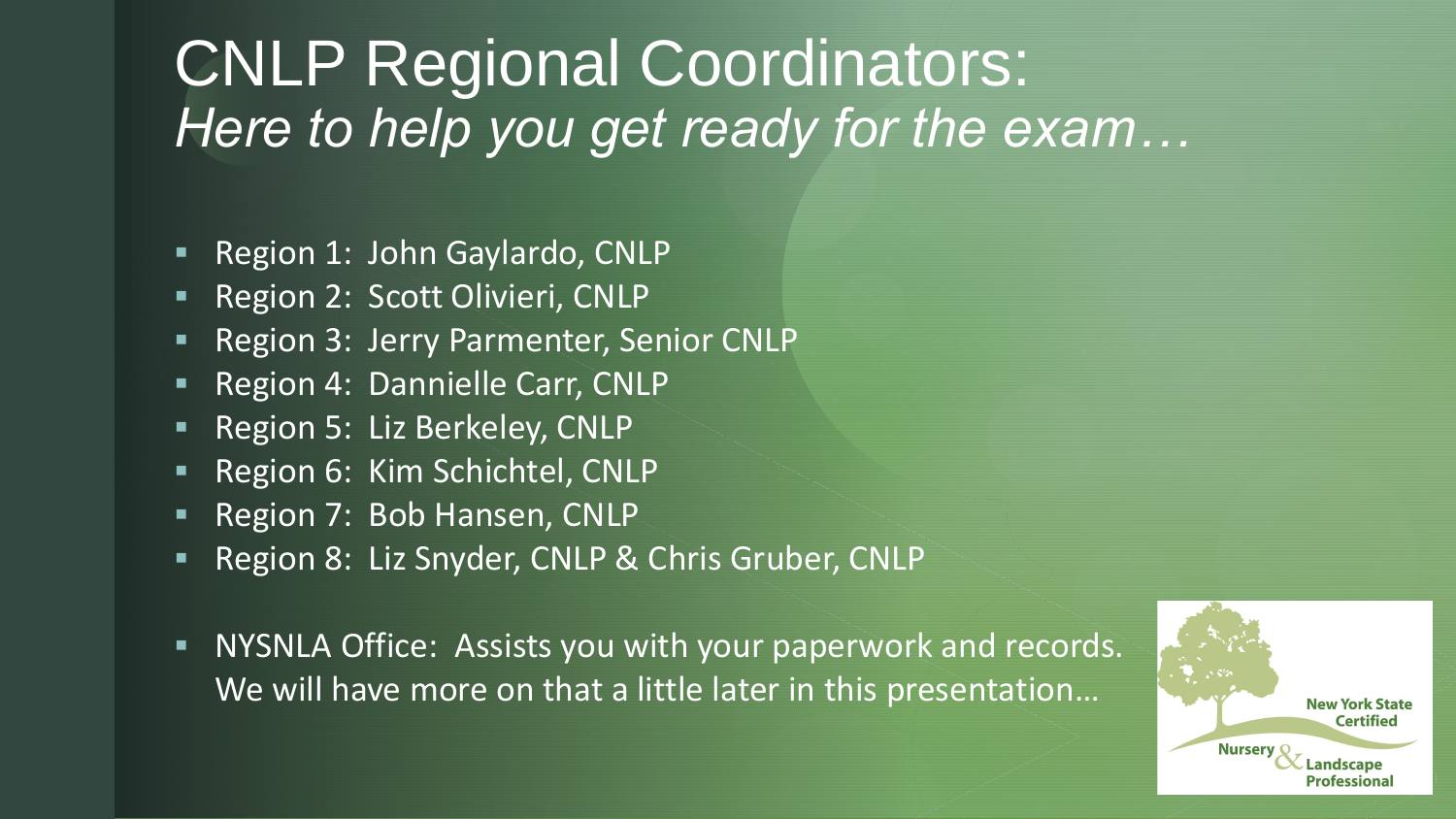z Let's take a look at the CNLP **Resources** on the NYSNLA **Website** & the New Manual

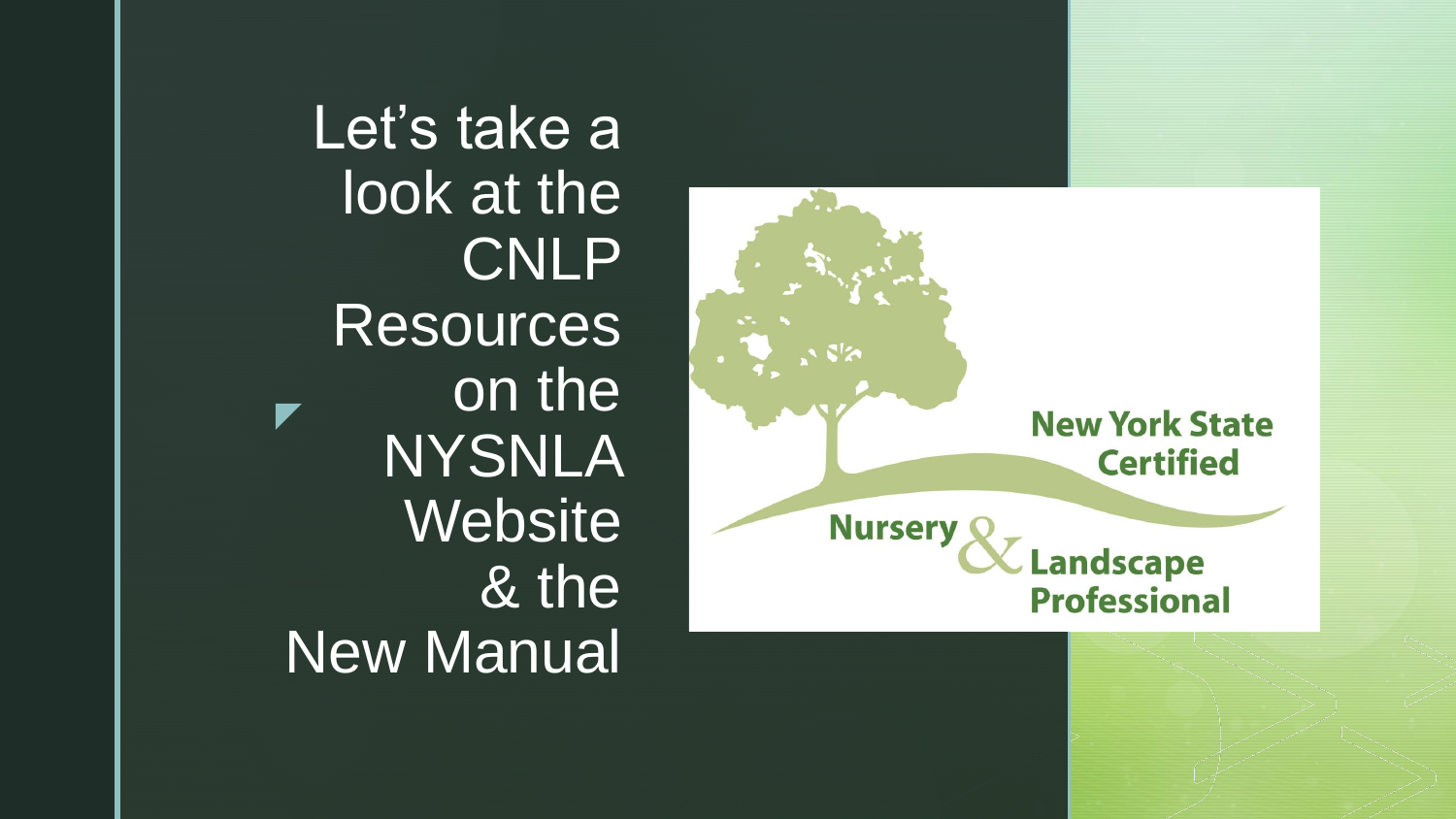# z Re-Set CNLP FAQs

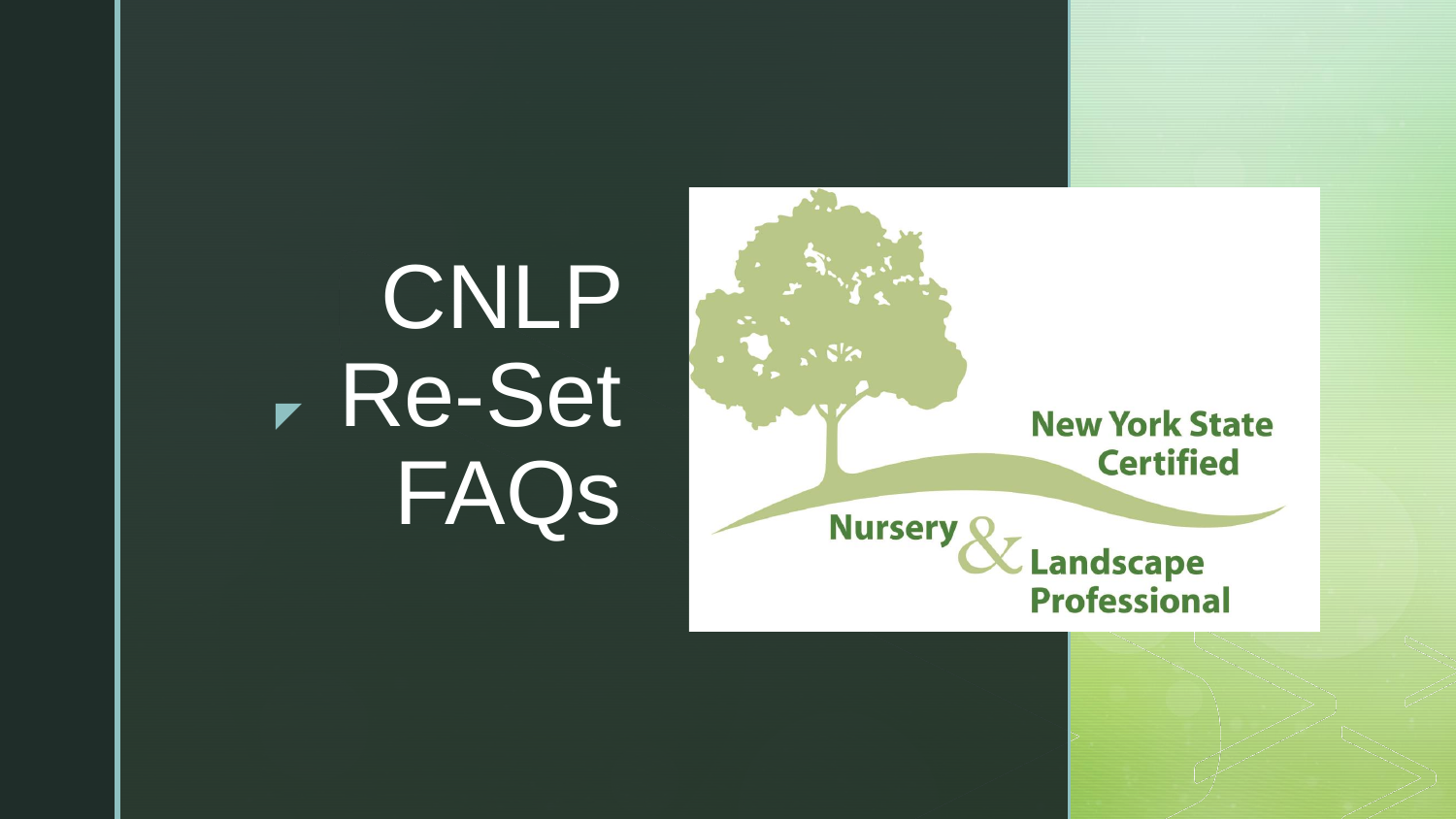# What is my renewal deadline?

We have re-set the CNLP renewal deadlines, extending them for an additional year, due to the impact of the pandemic.

**12/31/20 Renewal Date - Extended to 12/31/21.** *Note: For those still working on meeting this deadline, you have a grace period until 4/30/22. As long as your renewal is completed by then, your certification will remain in good standing.*

**12/31/21 Renewal Date - Extended to 12/31/22.**

**12/31/22 Renewal Date - Extended to 12/31/23.**

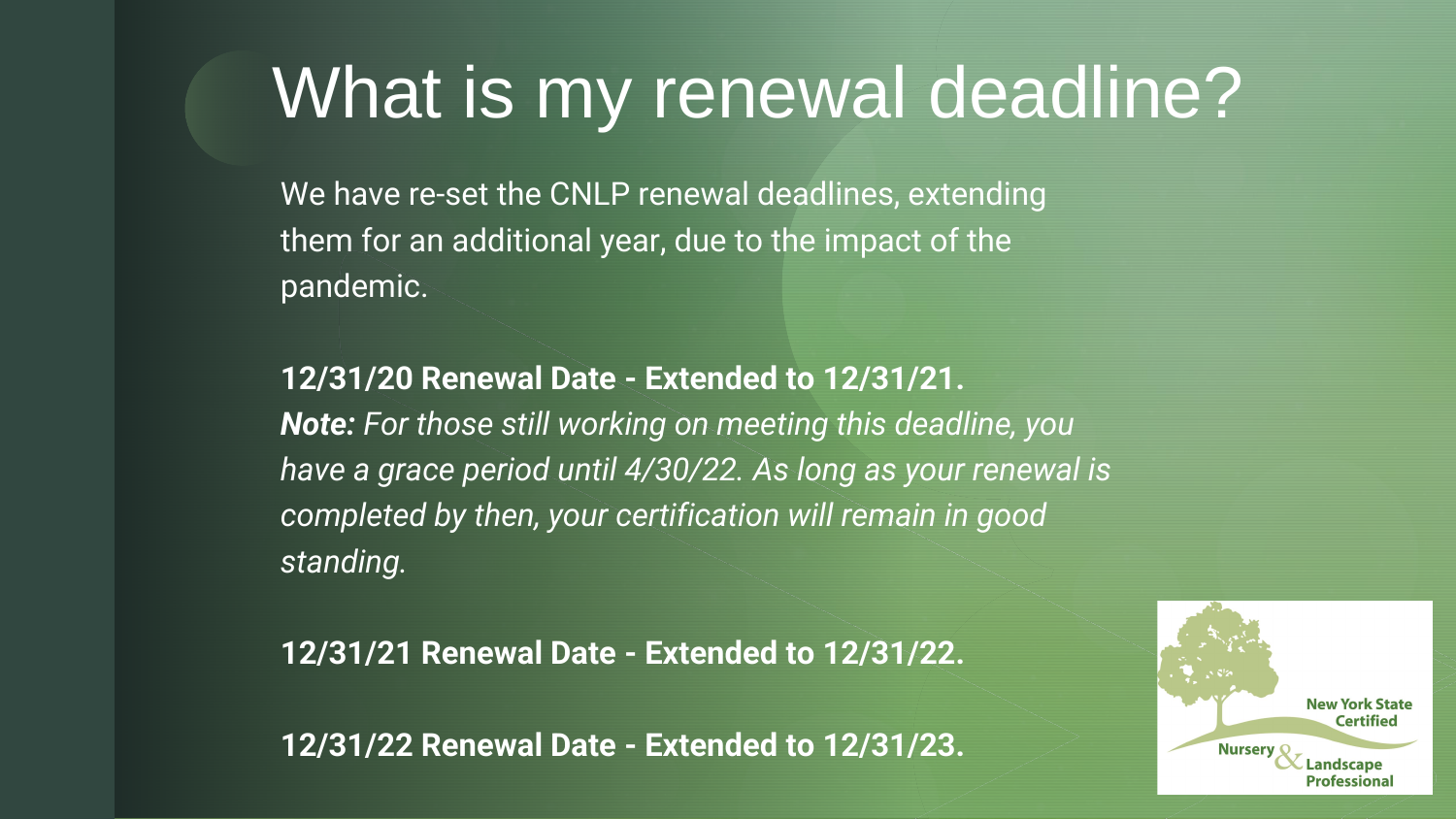#### I don't know my deadline. How do I find it out?

If you can find some of your old CNLP paperwork that contains a date, we can work out what your renewal cycle. Feel free to contact the NYSNLA Office and Staff can assist you in determining your renewal deadline.

With the re-launch of the program, all inquiries to the office will be responded to within 1 business day.

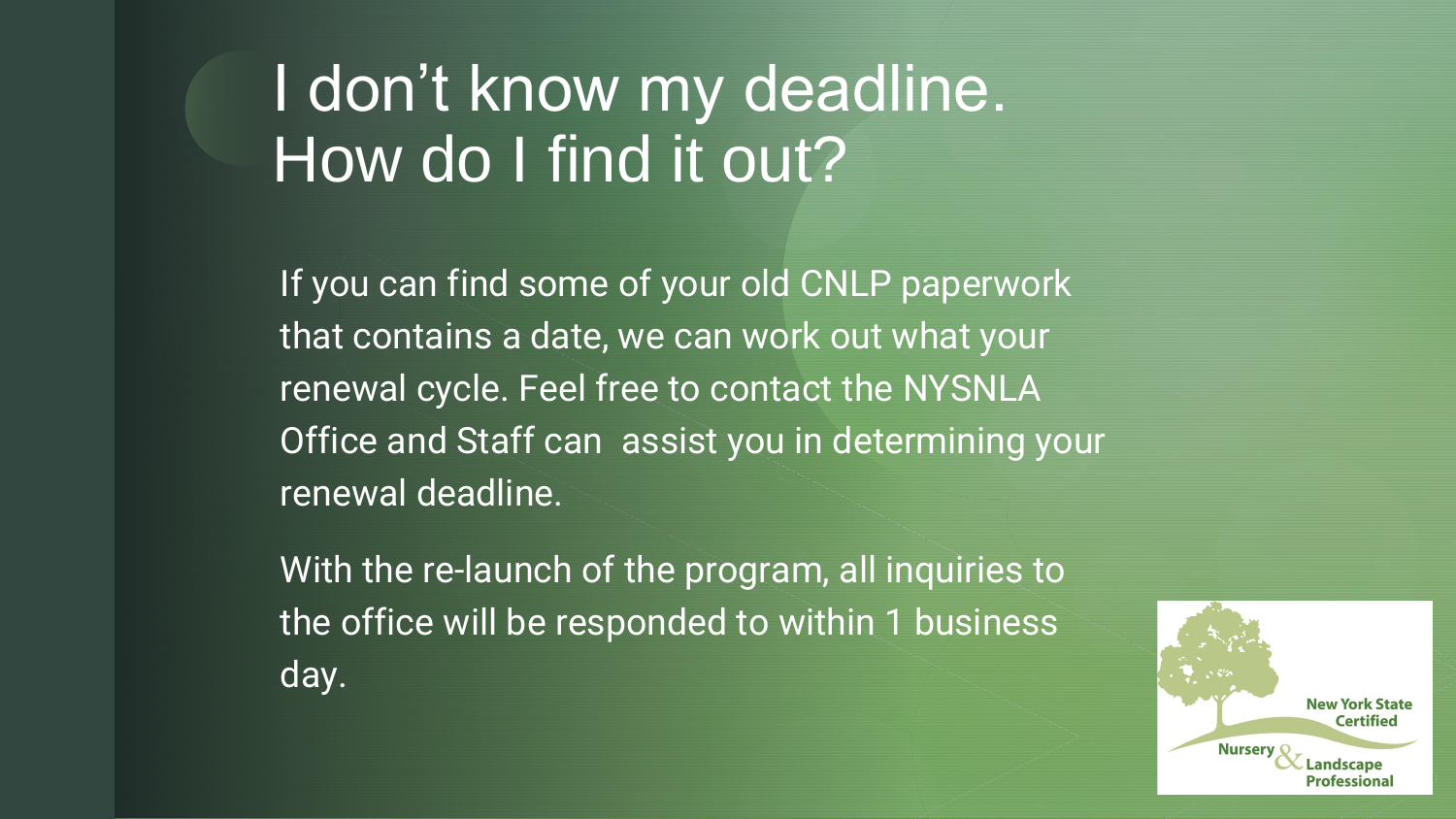When can I start my recertification process?

Right now!

For those who have sent in their paperwork over the last couple of months, the office is now reviewing and will be responding, and sending out exams.

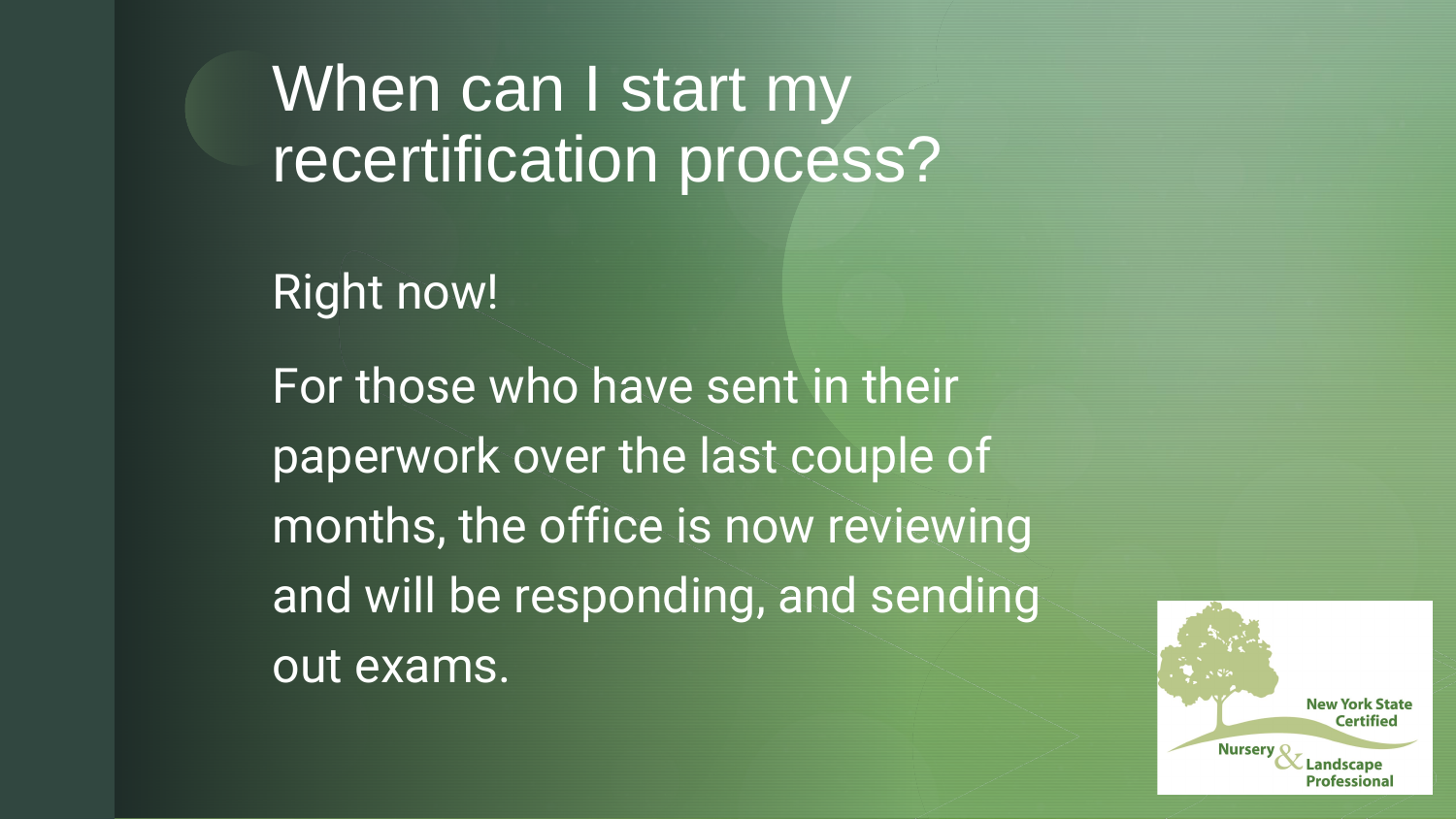### Can I complete paperwork and pay online for recertification?

Yes!

You can find the recertification forms and pay with credit card through the CNLP pages on the NYSNLA website.

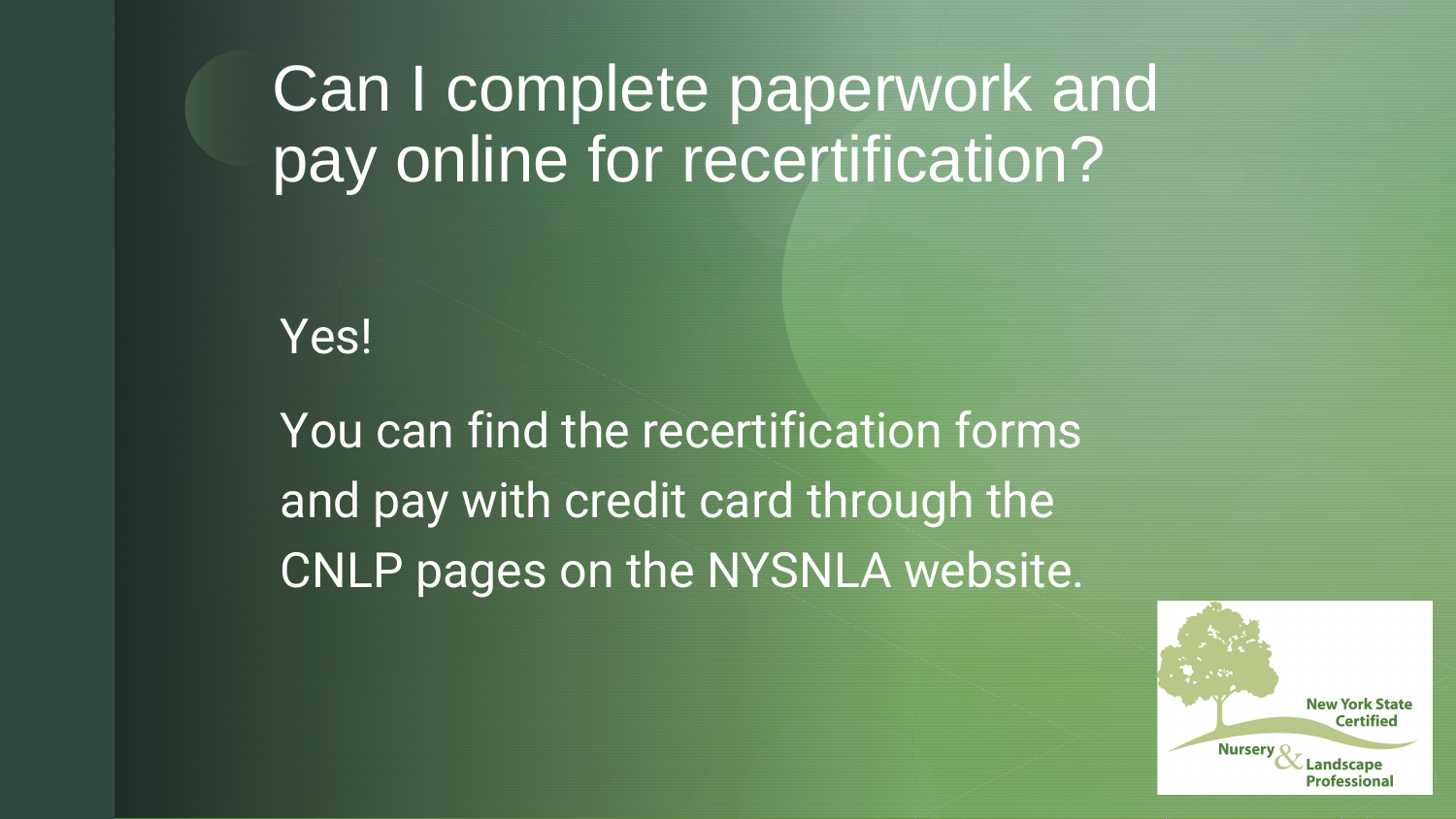Does the new CE Tracker contain credits I previously listed (prior to 2020)?

No. The program's old database was corrupted and information did not transfer over from previous office.

The Program will work with you to ensure you get proper credit.

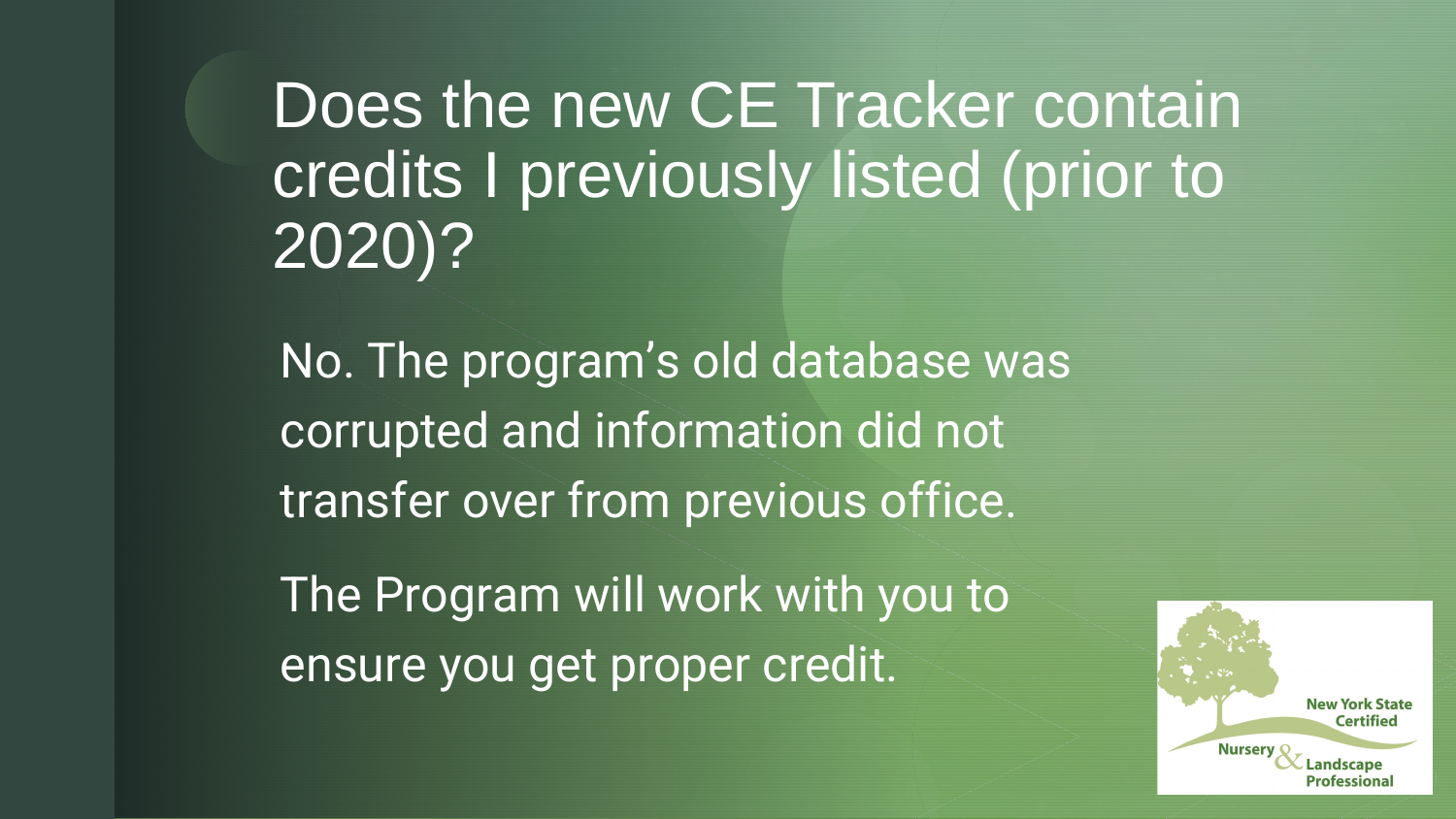### Who is responsible for maintaining my CNLP credits?

CNLPs are responsible for keeping track of their own credits, on paper or online at nysnla.com—using the new CE Tracker.

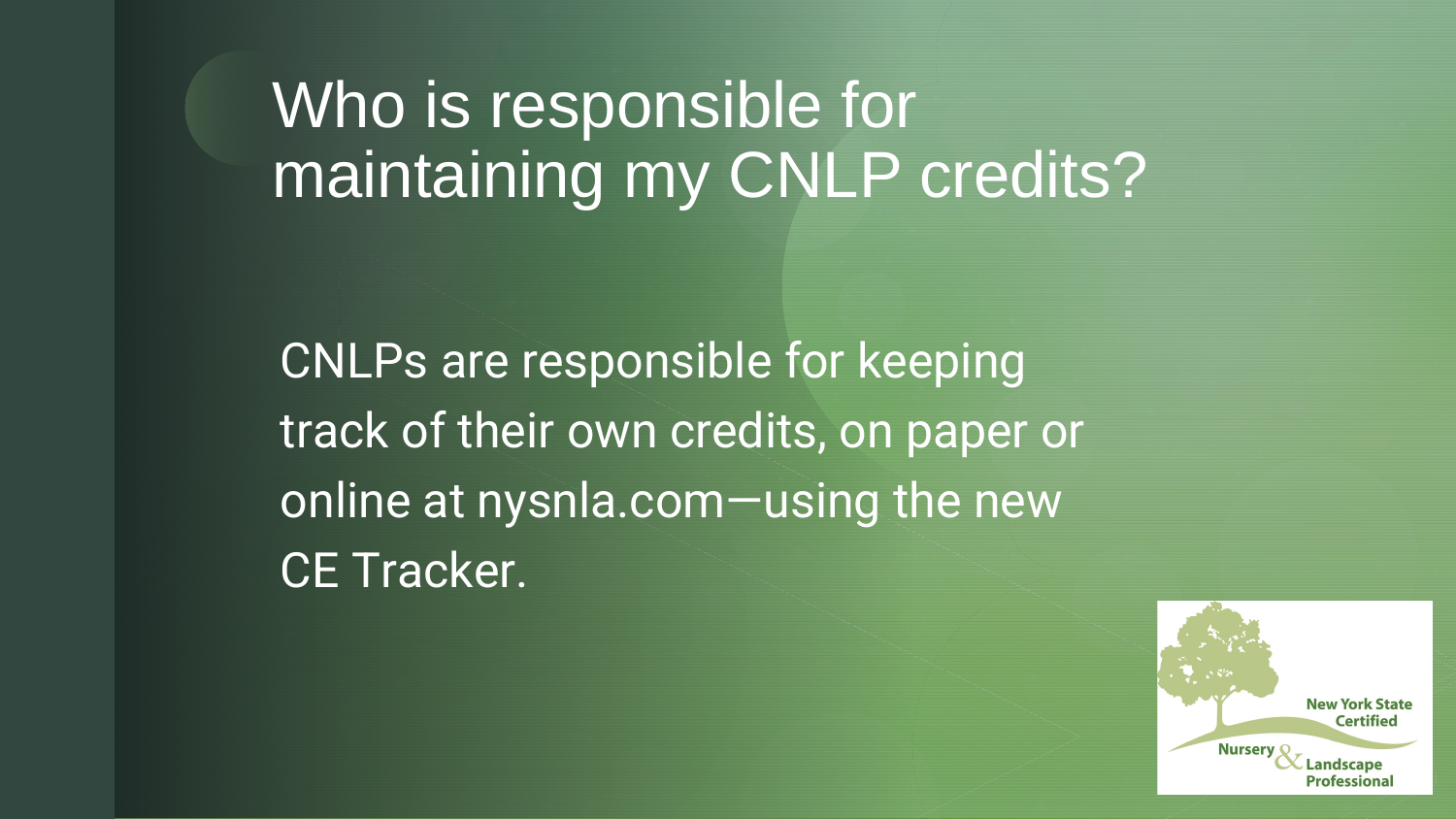What if I cannot log-in to the CNLP Resources on the NYSNLA website?

Don't worry. We will get you in and make sure you are set-up!

Always start with your e-mail address to login. If system does not recognize it, please re-set or create a profile.

You can also use the "Bridge Form" to "jumpstart" your profile.

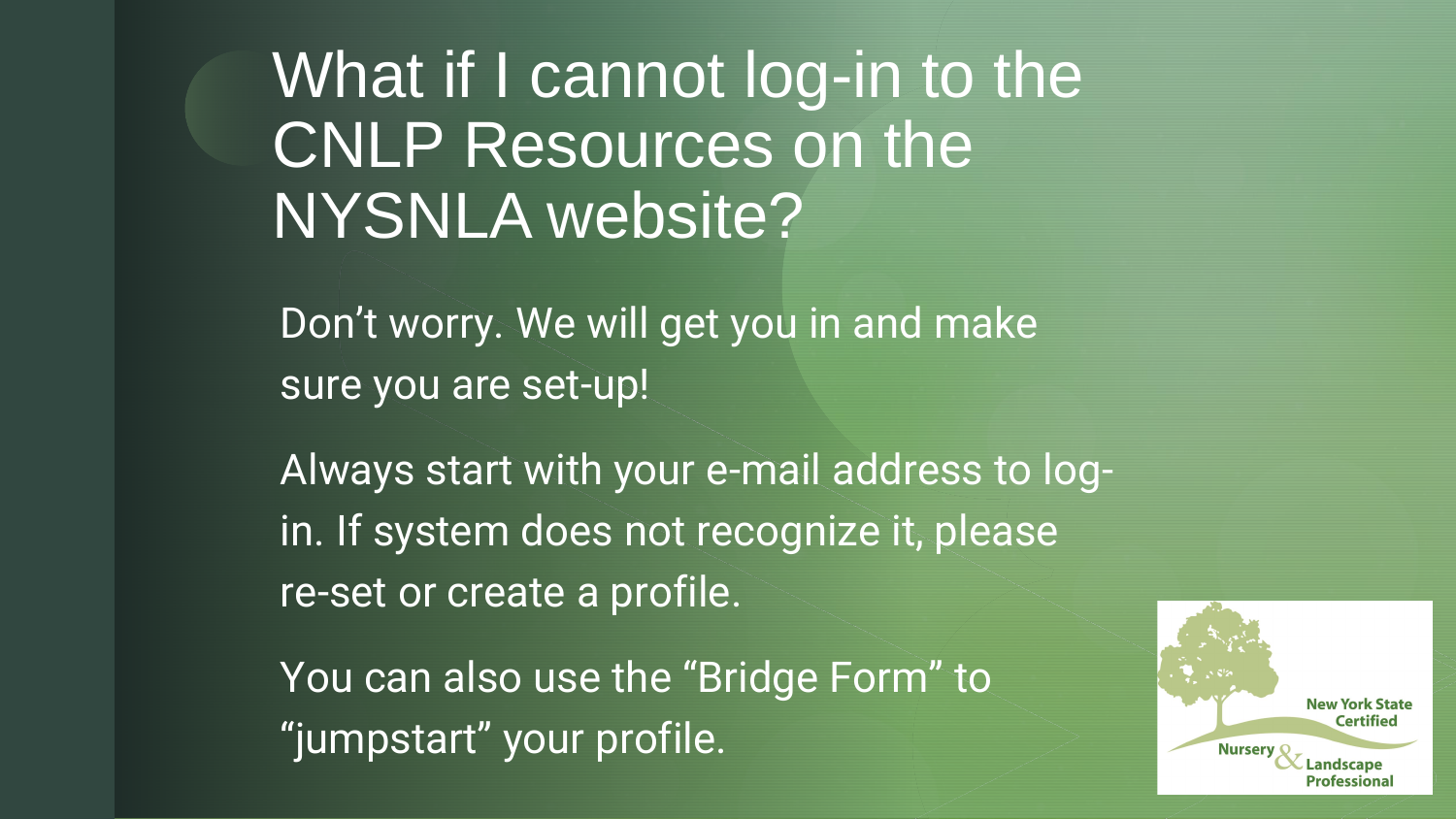# Will I receive CNLP materials?

All CNLP holders will receive a packet containing the following:

- Certificate & ID Card
- CNLP Face Mask
- Static Cling CNLP Decal
- CNLP Counter Card

Supplies have been ordered and we will have the packets out by late March.

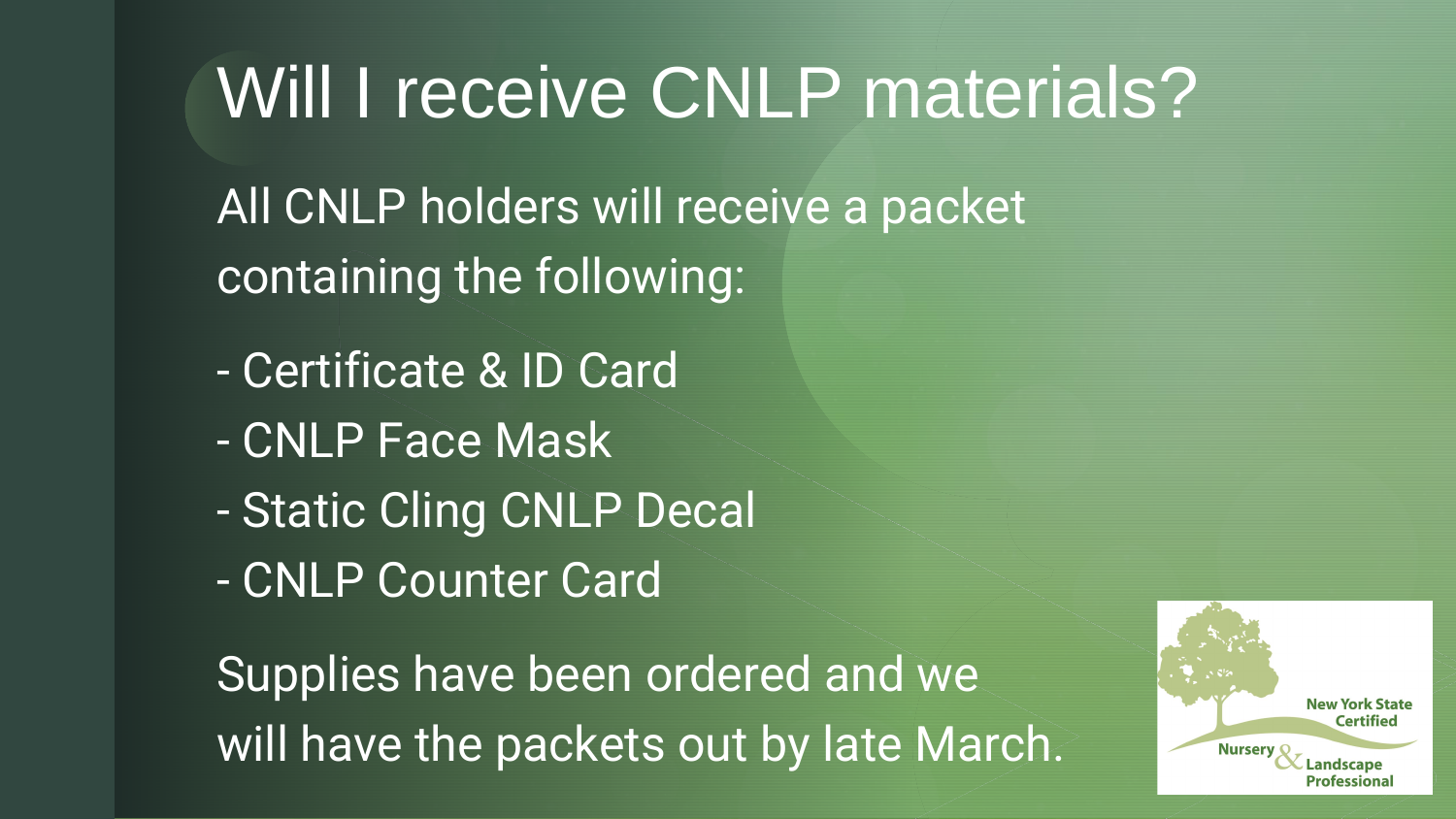### I do not do well with virtual materials. Can I get a copy of the manual to study?

Yes. You can order such a copy of this professional development resource fro your educational purposes.

Order form can be found on Manual Table of Contents & Introductory pages.

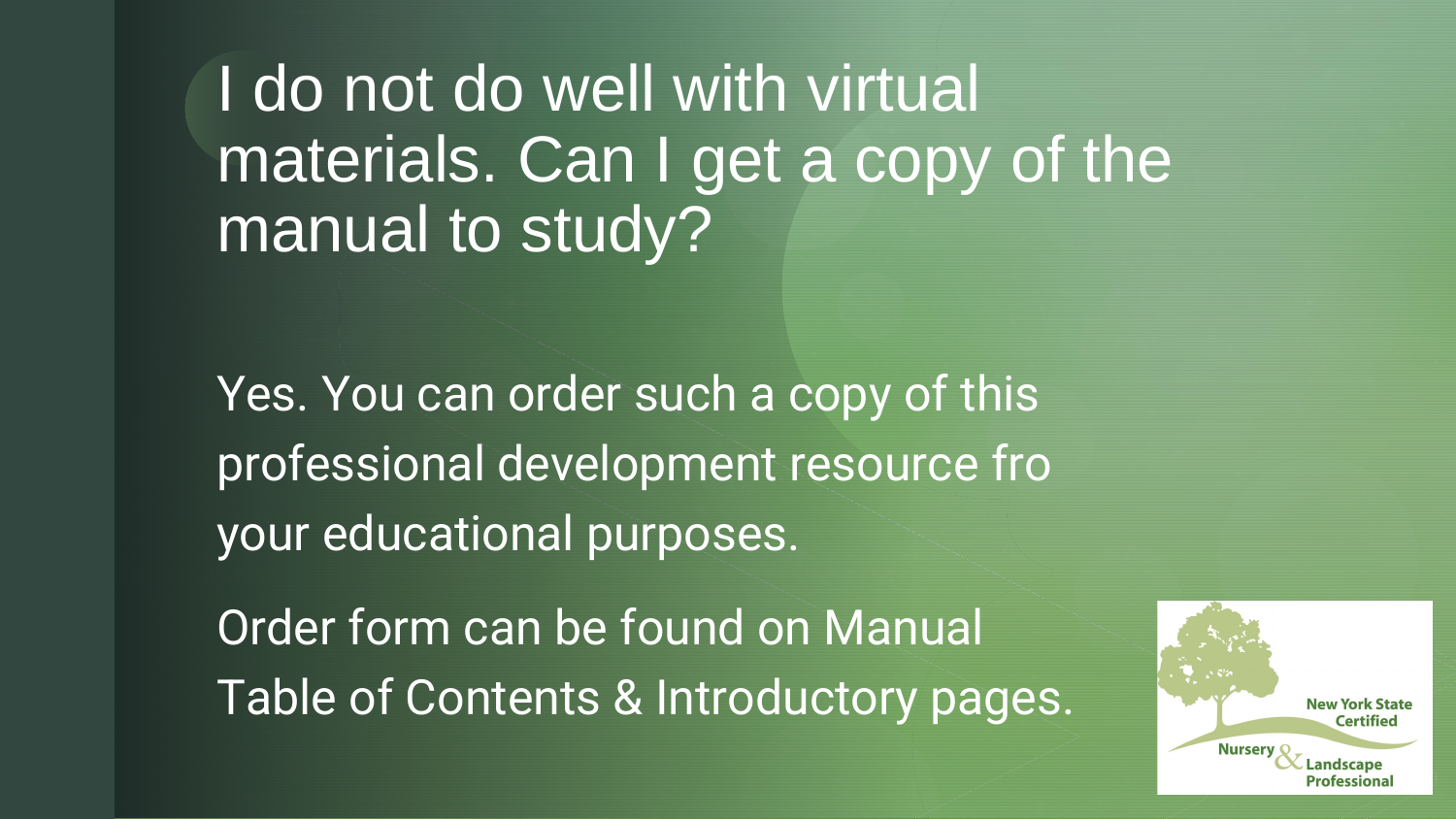Life is still a little crazy for me-and it's been almost 2 years since I had to think about my CNLP status. How do I get back on track? Don't worry. We've all been in the same situation. The CNLP Program is committed to its high standards and to help all those who hold the CNLP to continue to be highly successful professionals. *We are here to help!* **Nursery** 

**New York State Certified** 

Professional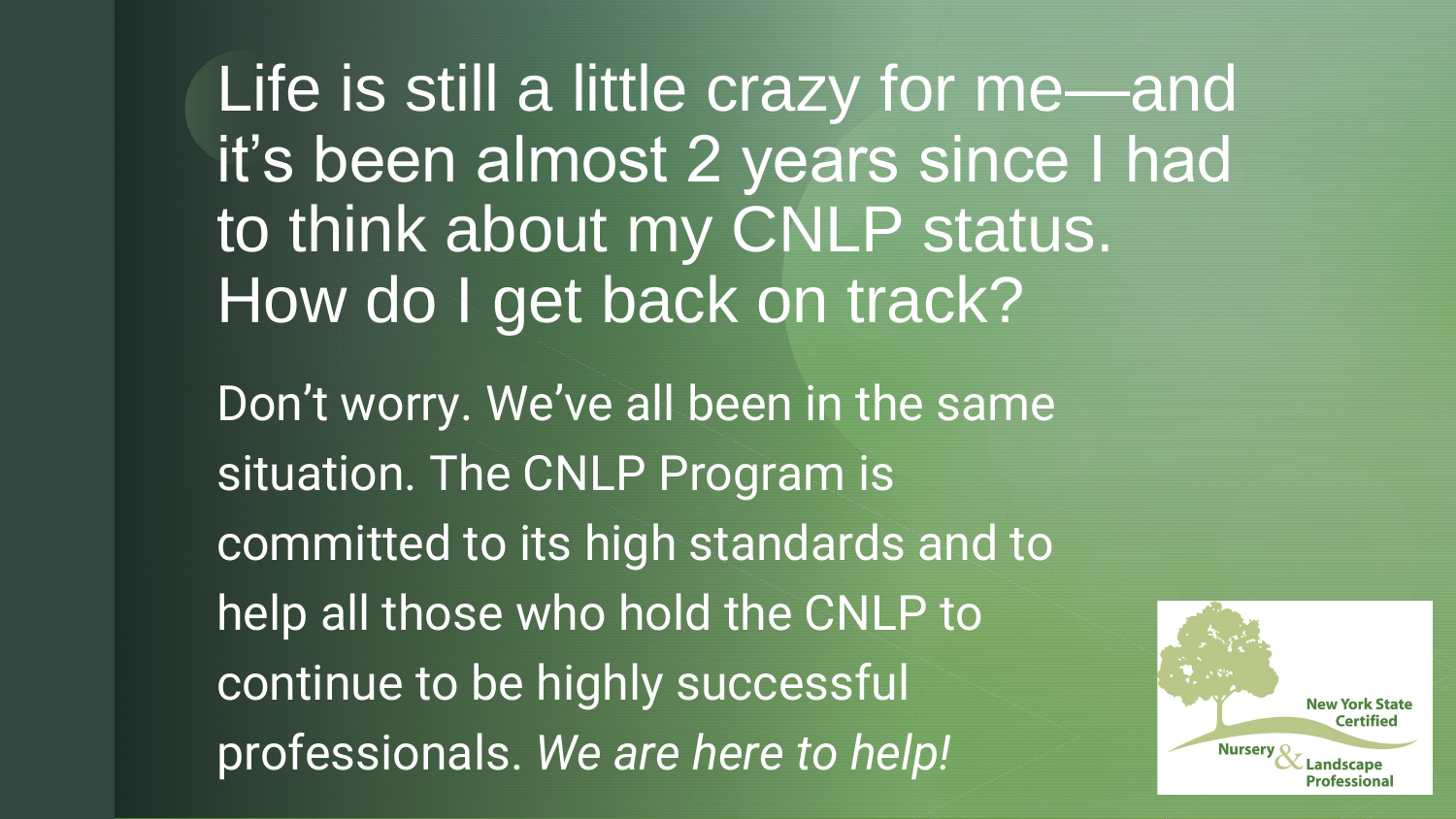# So, what's next?

You will receive a follow-up e-mail containing some additional tips and links to help you get started or help you keep moving. We will also be placing today's recording on the website.

The NYSNLA Office will assist you. All inquiries will be responded to within 1 business day.